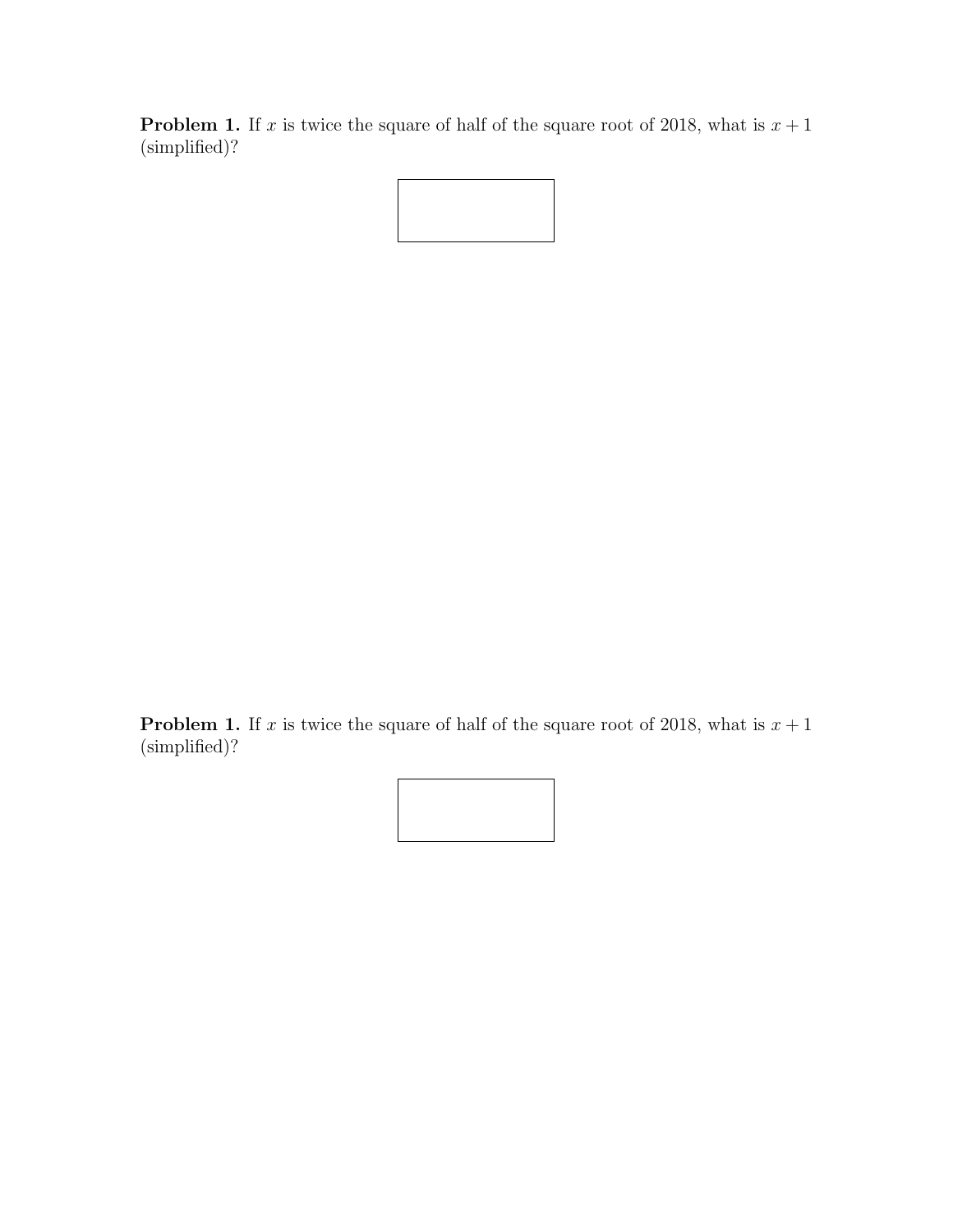**Problem 2.** The area of a circle is  $100\pi$  units<sup>2</sup>. If the radius is increased by 1 unit, how much will the area change?

**Problem 2.** The area of a circle is  $100\pi$  units<sup>2</sup>. If the radius is increased by 1 unit, how much will the area change?

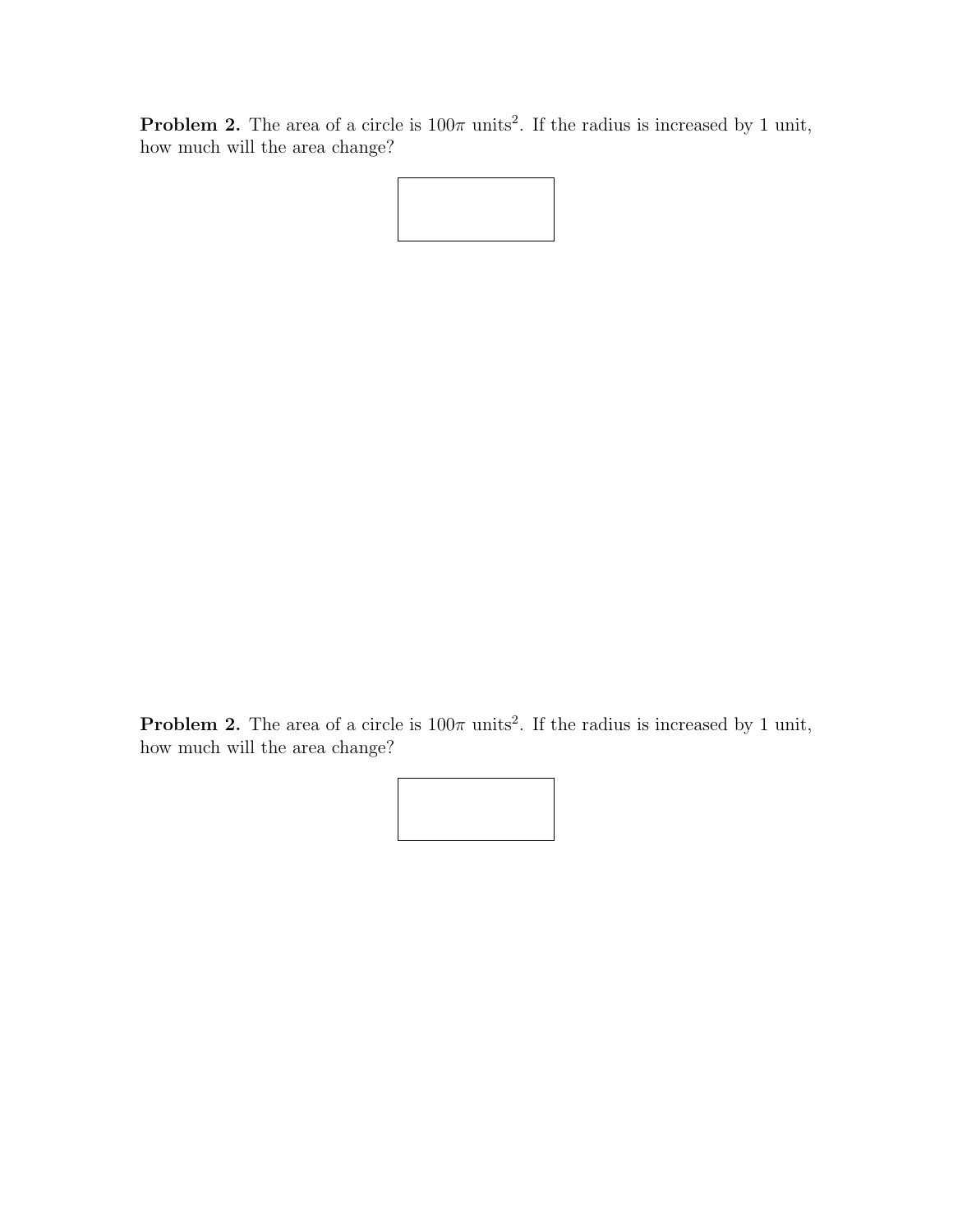**Problem 3.** If 
$$
x + \frac{1}{x} = 3
$$
, what is  $x^2 + \frac{1}{x^2}$ ?

1  $=$  3, what is  $x^2 + \frac{1}{x}$ Problem 3. If  $x +$  $\frac{1}{x^2}$ ?  $\overline{x}$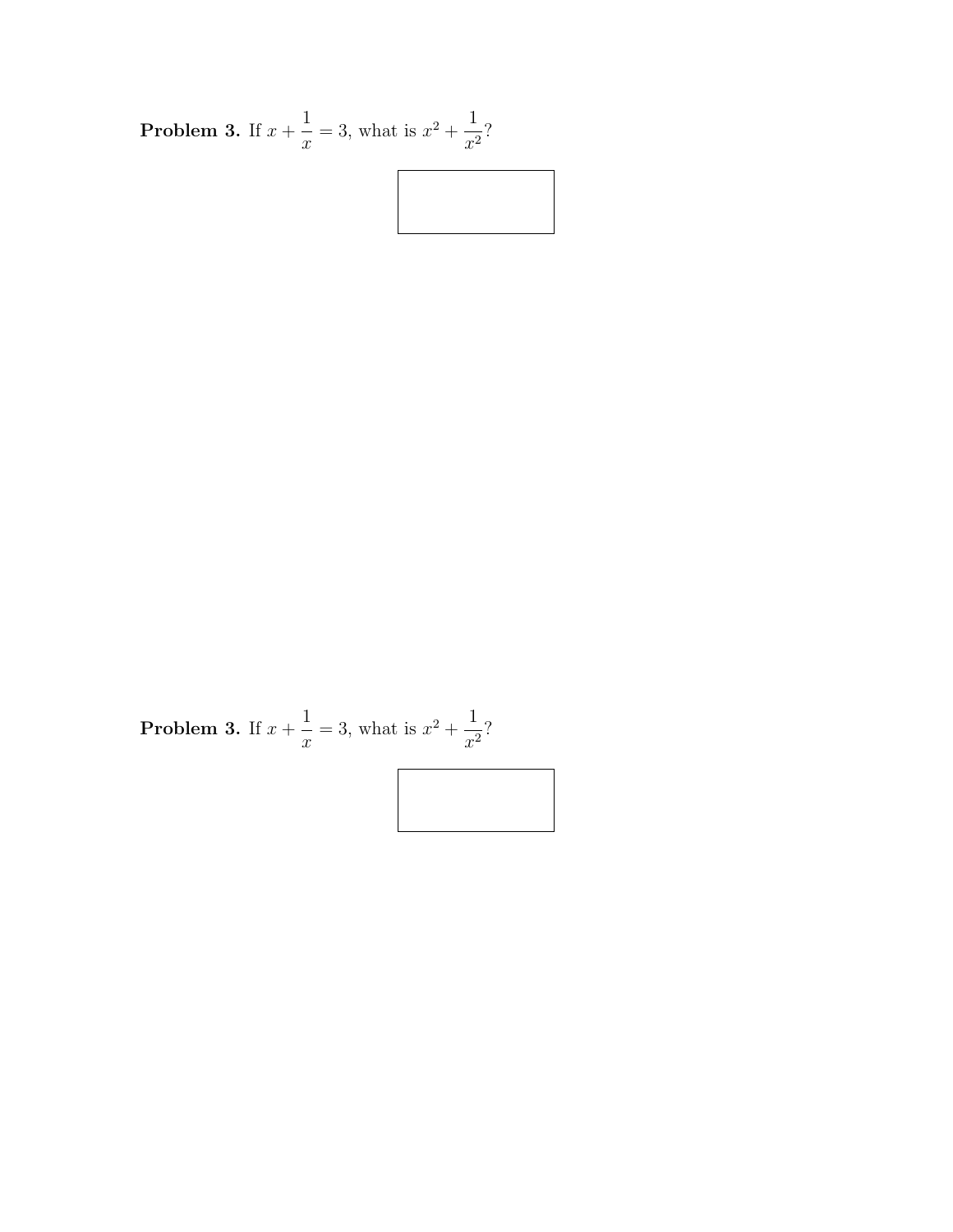**Problem 4.** What is the length of the shortest path from  $(0, 0)$  to  $(7, 7)$  that does not go inside the square shown? The path may touch the square.



**Problem 4.** What is the length of the shortest path from  $(0, 0)$  to  $(7, 7)$  that does not go inside the square shown? The path may touch the square.

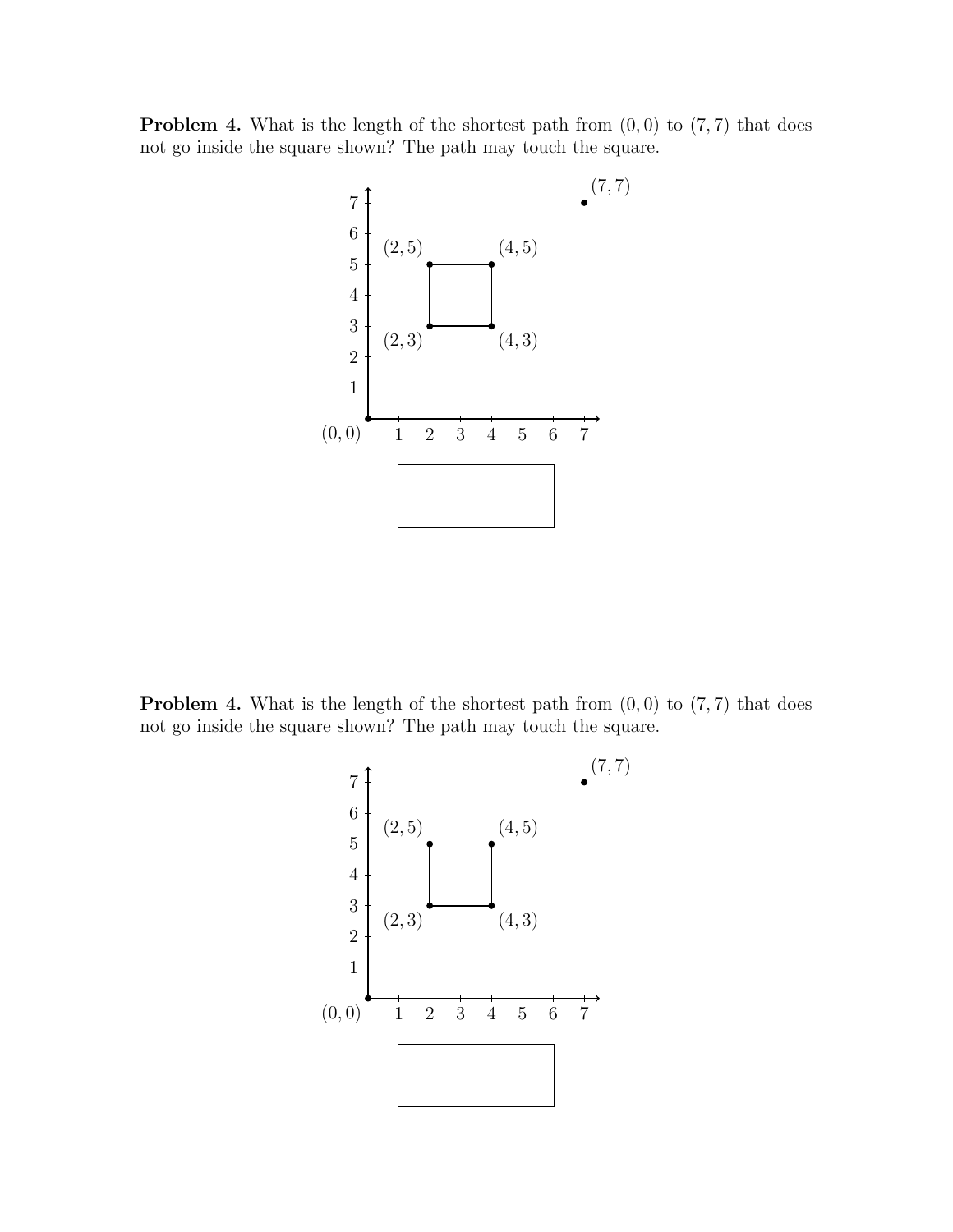**Problem 5.** Find the nearest integer to  $1024^{\log_2(256)} - 256^{\log_2(1024)}$ .



**Problem 5.** Find the nearest integer to  $1024^{\log_2(256)} - 256^{\log_2(1024)}$ .

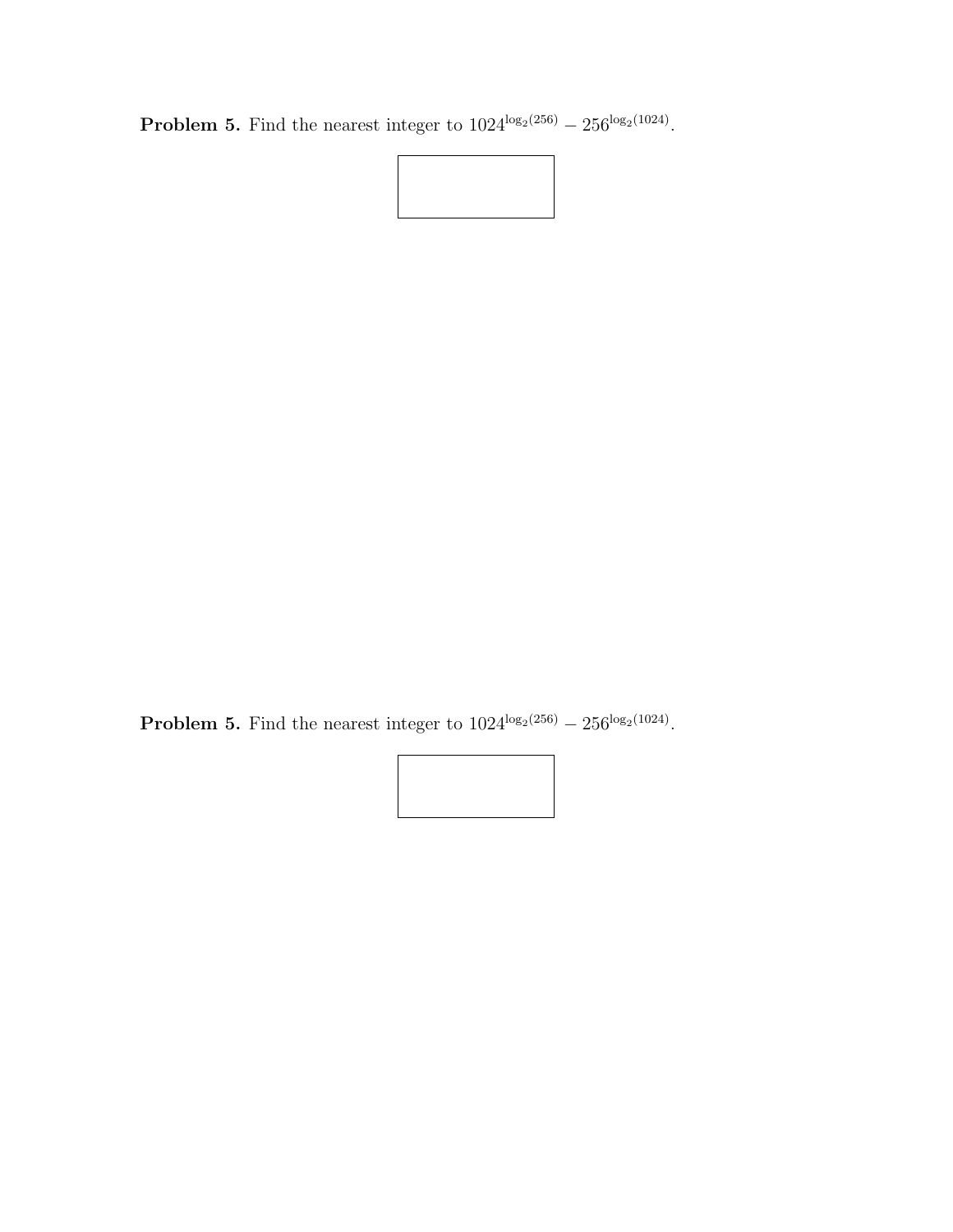Problem 6. If A and B are midpoints of the sides in the 1 by 1 square shown, what is the area of the shaded region?



**Problem 6.** If  $A$  and  $B$  are midpoints of the sides in the 1 by 1 square shown, what is the area of the shaded region?

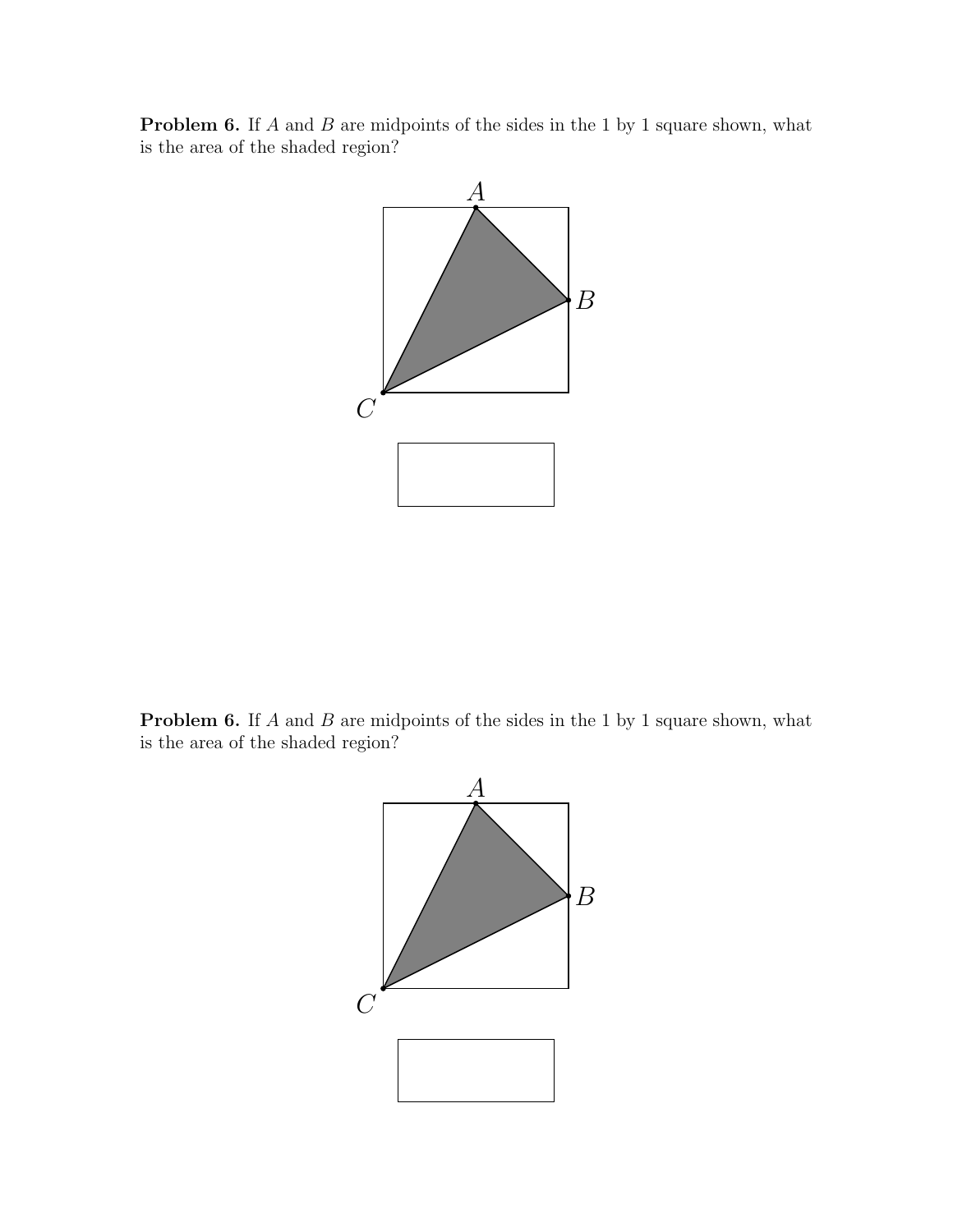**Problem 7.** What is the largest prime factor of the binomial coefficient  $\begin{pmatrix} 100 \\ 50 \end{pmatrix}$ ?



**Problem 7.** What is the largest prime factor of the binomial coefficient  $\begin{pmatrix} 100 \\ 50 \end{pmatrix}$ ?

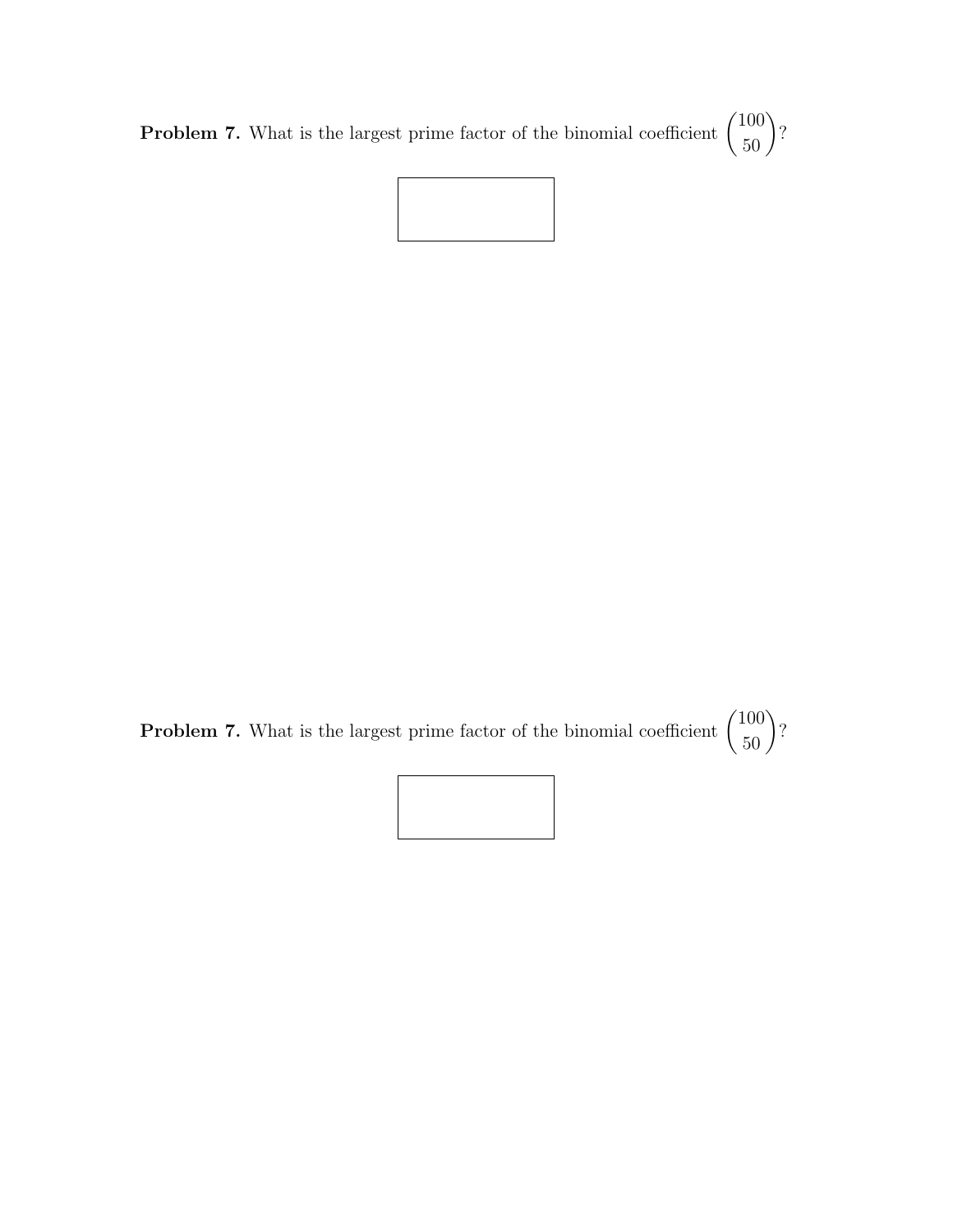Problem 8. How many rectangles are in the grid below? Only count those rectangles whose edges lie on the lines shown.



Problem 8. How many rectangles are in the grid below? Only count those rectangles whose edges lie on the lines shown.

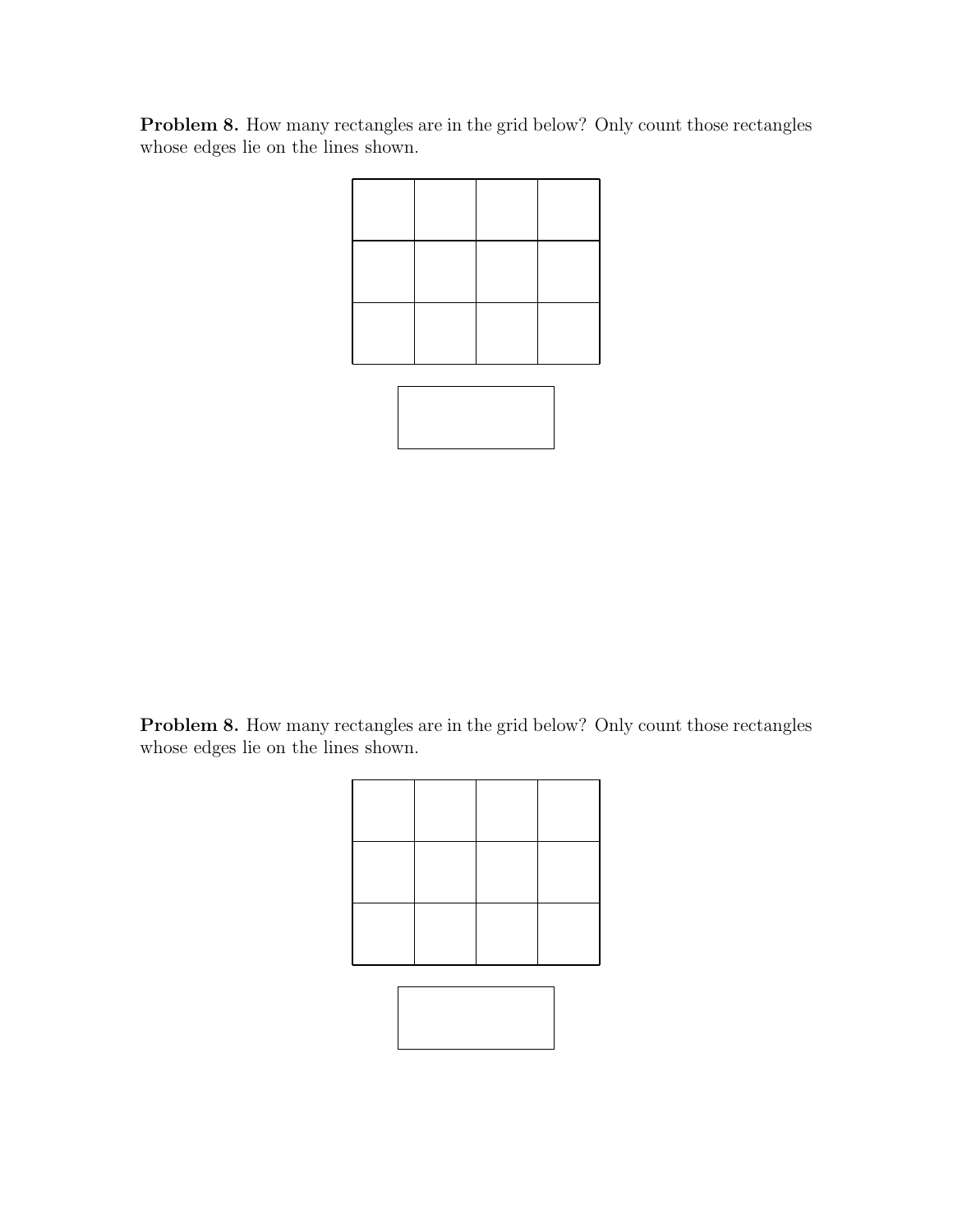**Problem 9.** The positive integers a and b each have exactly two prime factors: 2 and 3. If  $a$  does not divide  $b$  and  $b$  does not divide  $a$ , what is the smallest that  $a$  can be?



**Problem 9.** The positive integers a and b each have exactly two prime factors: 2 and 3. If  $a$  does not divide  $b$  and  $b$  does not divide  $a$ , what is the smallest that  $a$  can be?